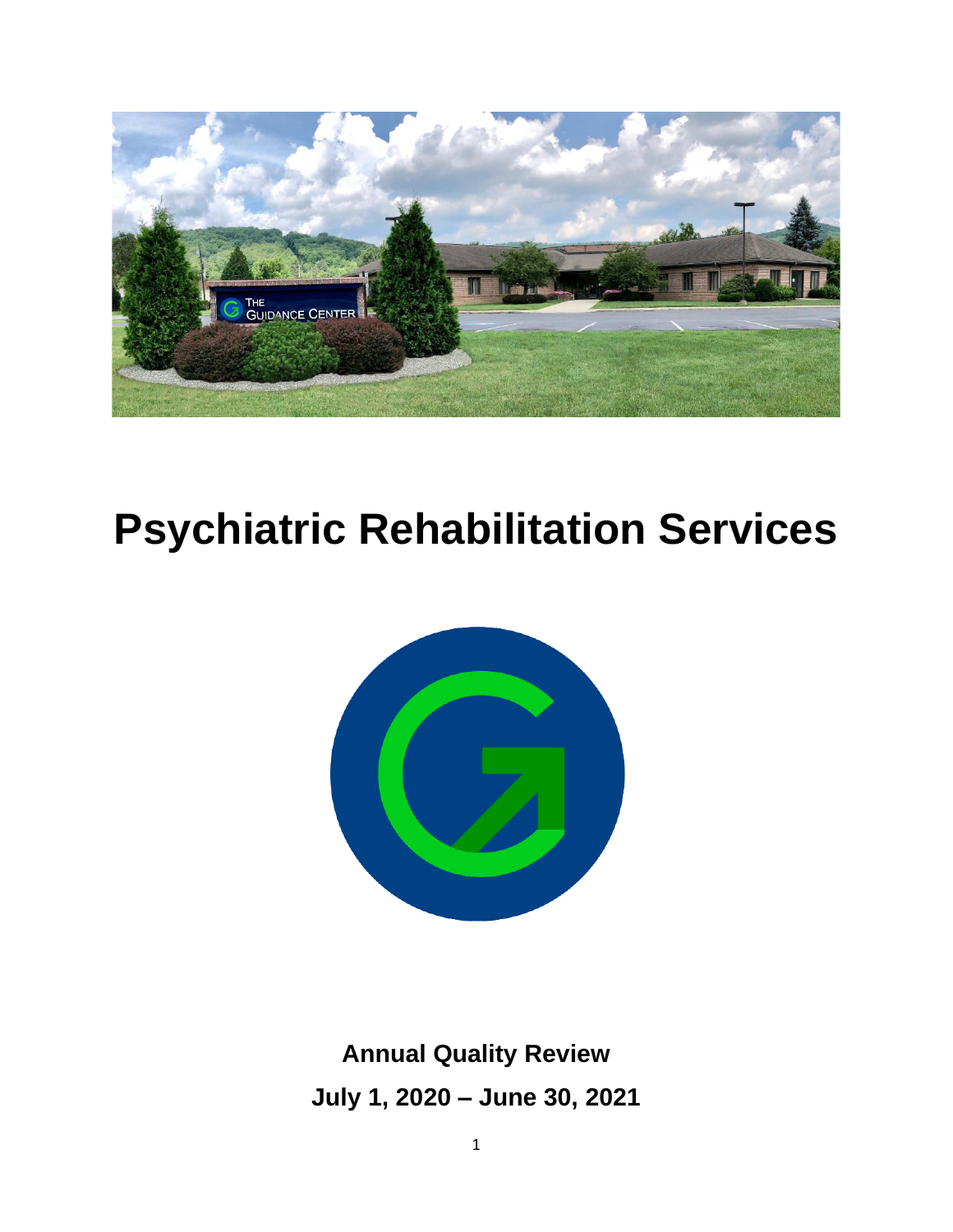# **Contents**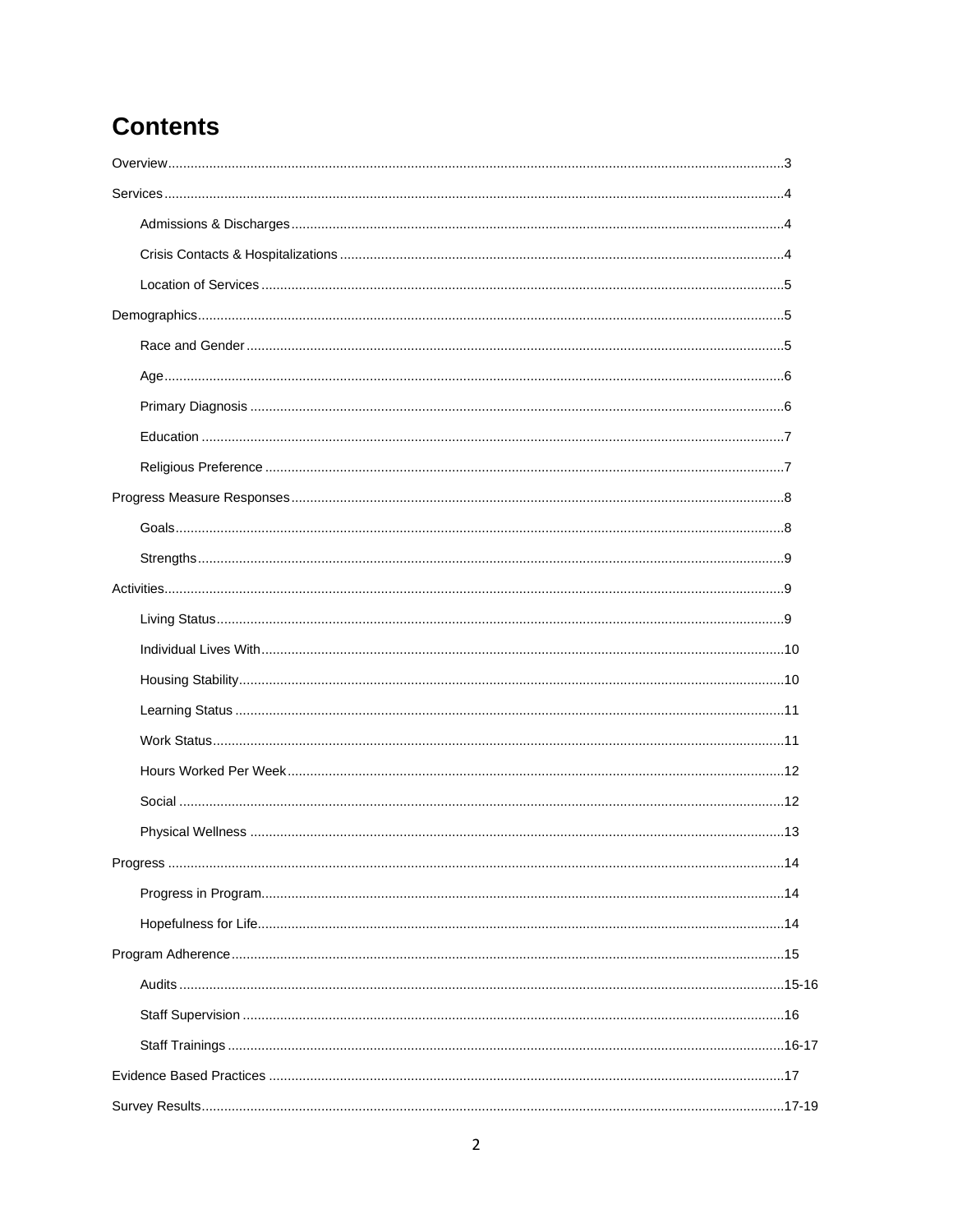# **Overview**

- The Guidance Center has continued to provide optimal service delivery within the Psychiatric Rehabilitation Program throughout the ongoing challenging times of the COVID-19 pandemic. According to the U.S. Department of Homeland Security, The Guidance Center continues to be designated as an essential service therefore services have been completed face-to-face and telehealth. Services were delivered primarily through telehealth, although some services were delivered face-to-face. Face-to-face services were completed when determined by the Program Supervisor and the Psychiatric Rehabilitation Worker and only conducted when a need was identified. Face-to-face services were provided following the CDC guidelines and Agency Policies & Procedures.
- Psychiatric Rehabilitation is an important and necessary service that assists individuals who have a history or presence of a serious mental health diagnosis to attain or enhance skills to support their recovery. Recovery is a process of change through which individuals improve their health and wellness, live a self-directed life, and strive to reach their full potential. This service focuses on individuals' strengths and supports to help them build skills they feel are needed to function in their chosen life roles. The Guidance Center's Compliance Department continuously evaluates the Psychiatric Rehabilitation Program to ensure the program operates within the descriptive outline.
- Various Progress Measures were collected on client's responses to goals, strengths, activities, living status, learning status, work status, social goals, wellness activities, and progress in Psychiatric Rehabilitation program treatment was made possible. Data extracted from the Progress Measure forms are shared in this report. Findings show that there is a 16% increase in paid employment. It was found that there is a decrease in individuals engaging in social activities. In the last review, it was found that 24% of individuals were engaging in social activities which is a 4% decrease for this review period. We predict the decrease in social activities is most likely related to the COVID-19 pandemic where social distancing guidelines continue to be recommended.
- Individuals served were included in our Quality Improvement development by participating in client feedback surveys. These client feedback surveys provided data needed to ensure The Guidance Center is delivering optimal Psychiatric Rehabilitation Services. In October 2021, clients were contacted to complete a survey on the Psychiatric Rehabilitation Program. All enrolled clients were offered to participate in surveys and seventeen surveys were completed.
- Average Daily Attendance slightly decreased from the last review of 8.57 individuals to 7.66 individuals.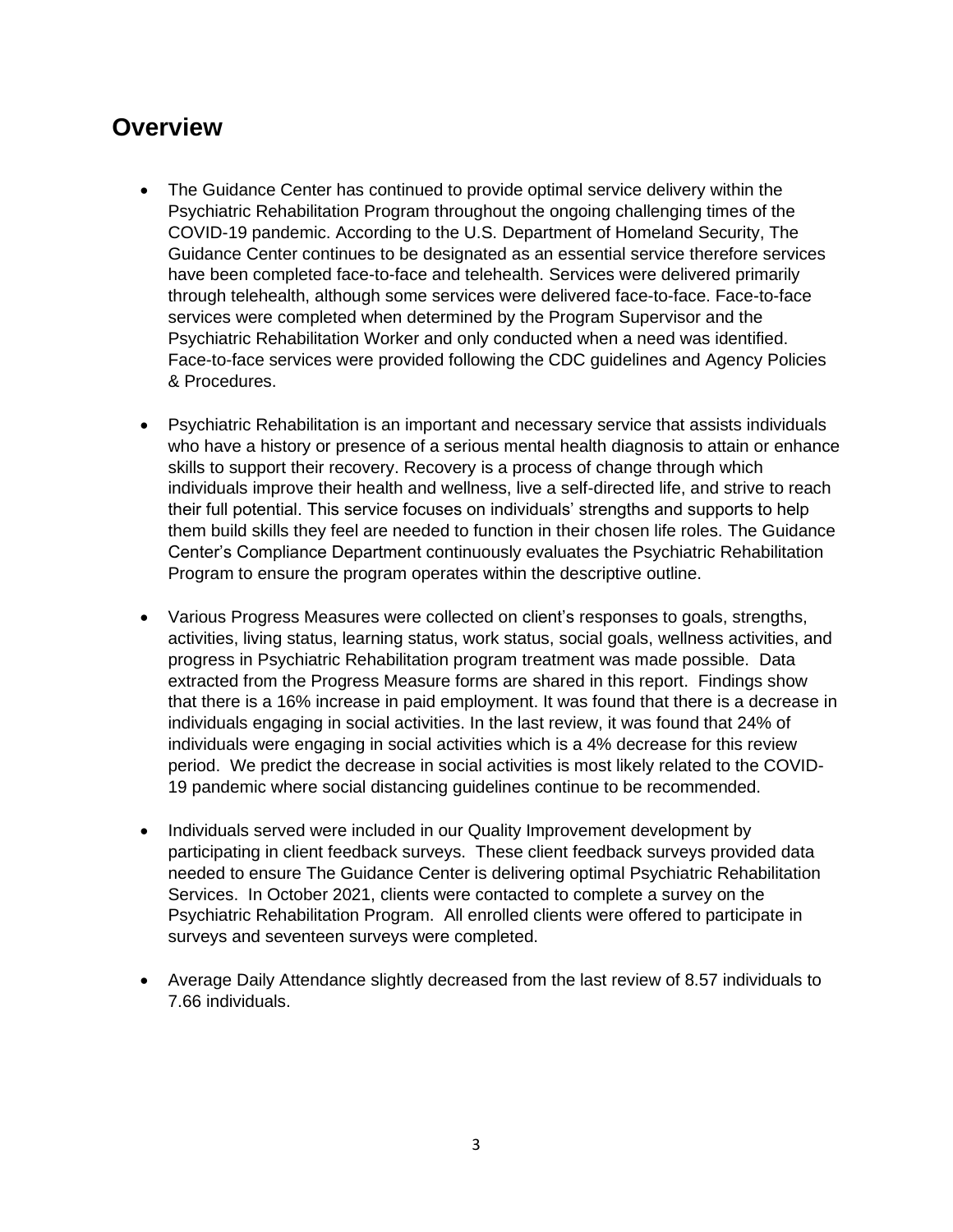# **Services**

# **Admissions & Discharges**

There was a slight decrease in admissions in the Psychiatric Rehabilitation Program. There were 8 admissions and 5 discharges during this review.



For exceptions to admission and continued stay requirements, there were zero during this period. Each Psychiatric Rehabilitation Plan is reviewed every 90 days to ensure continued stay requirements were met.

# **Crisis Contacts & Psychiatric Hospitalizations**

Recognizing the importance of coordinating care, the program monitors involvement with crisis services and supporting those who have been hospitalized. During this review, individuals receiving Psychiatric Rehabilitation Services had 5 contacts with crisis services. Additionally, 2 individuals required psychiatric hospitalizations. Crisis contacts and psychiatric hospitalizations continue to decrease over the periods of review as indicated in the charts below.

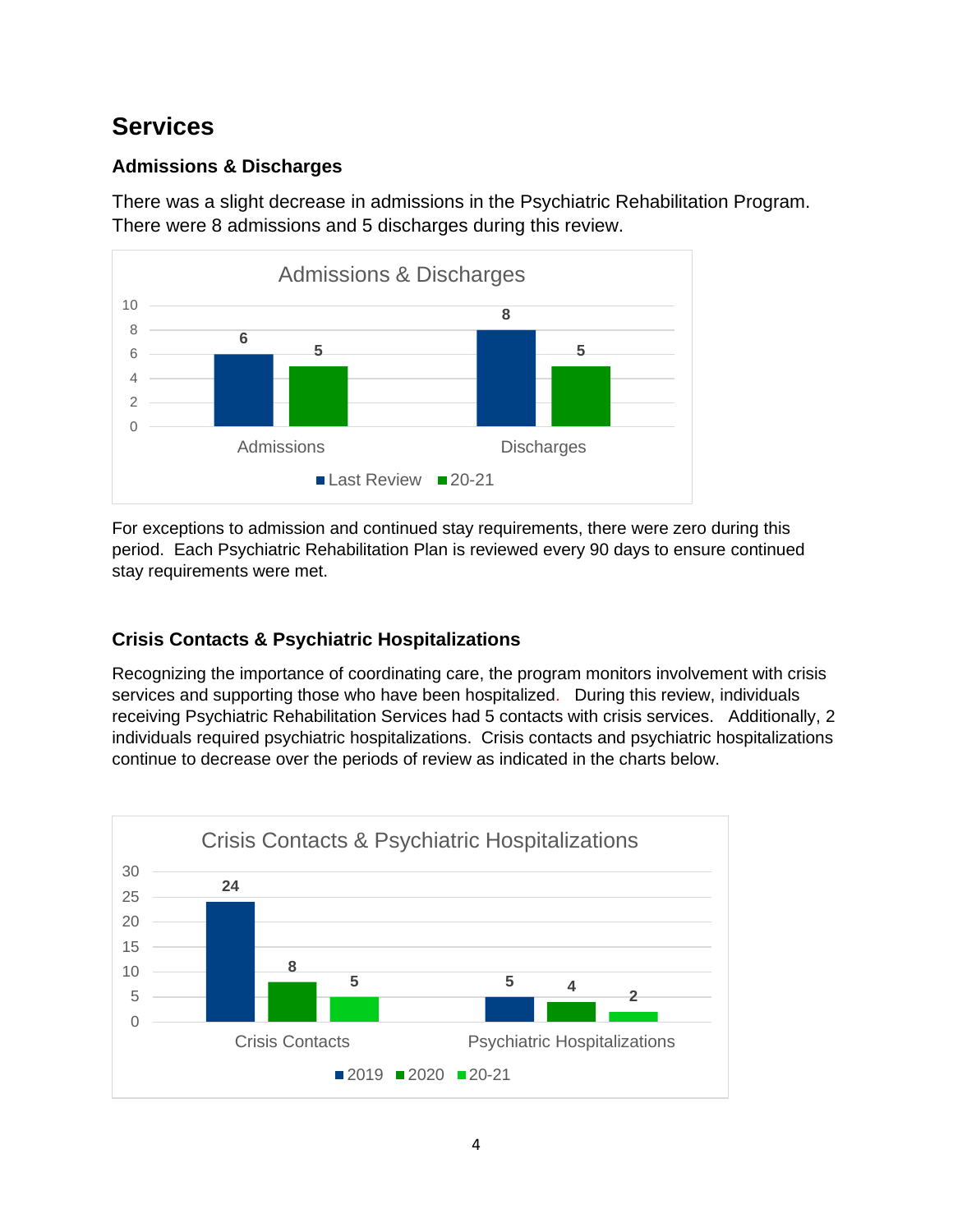# **Location of Services**

There were 1,520 services completed during this review. Majority of services were delivered via telehealth, while some were delivered in the home and community when deemed necessary.



# **Demographics**

# **Race and Gender**



All program participants of the Psychiatric Rehabilitation Program are Caucasian. Seventy percent of the participants are female, while thirty percent are male.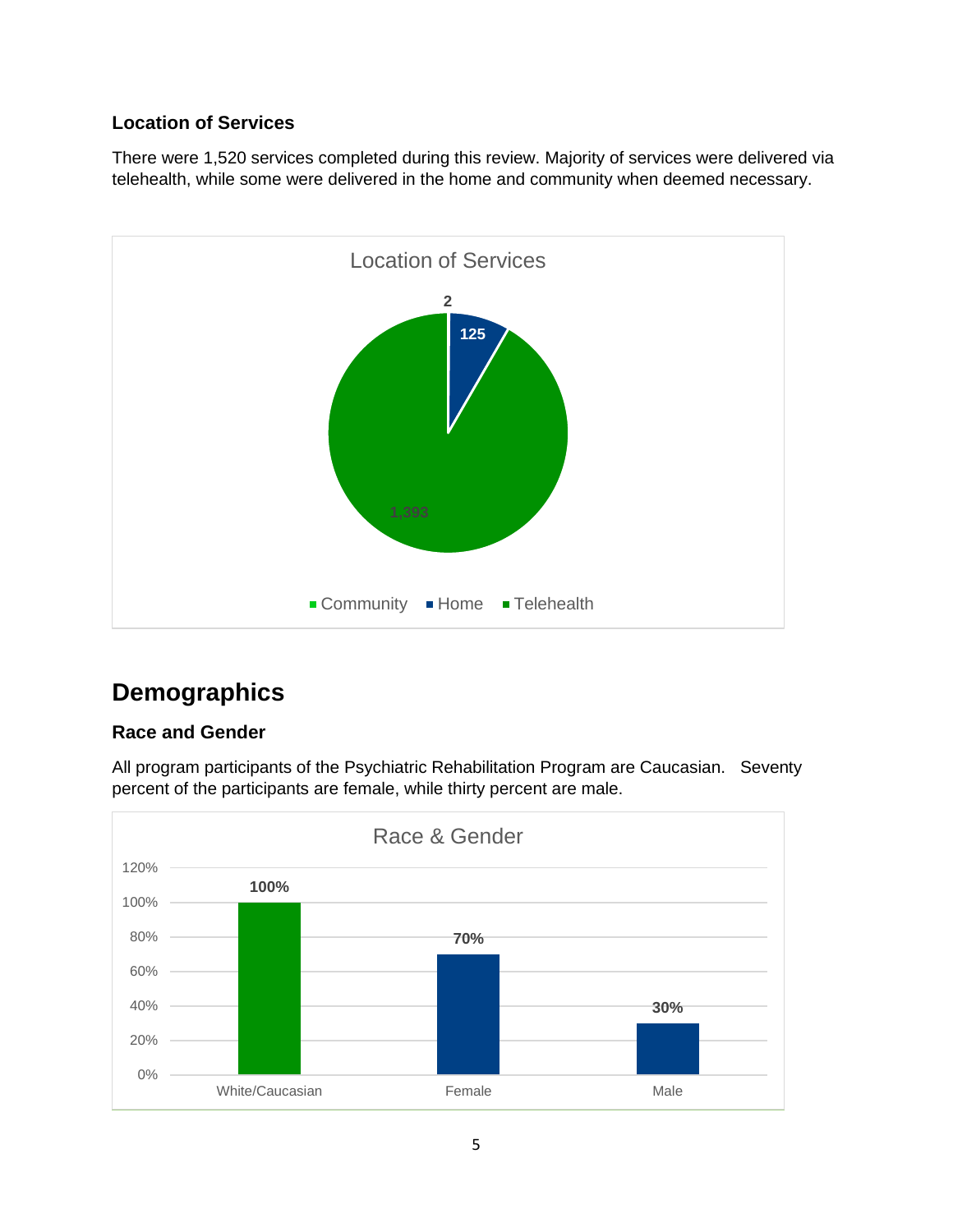# **Age**

There were 42 individuals enrolled in the Psychiatric Rehabilitation Program.

- 18-59 years old: 39
- Over 60 years old: 3



# **Primary Diagnosis**

Primary diagnosis range for the individuals served in the program. Majority of individuals served are diagnosed with Major Depressive Disorder.

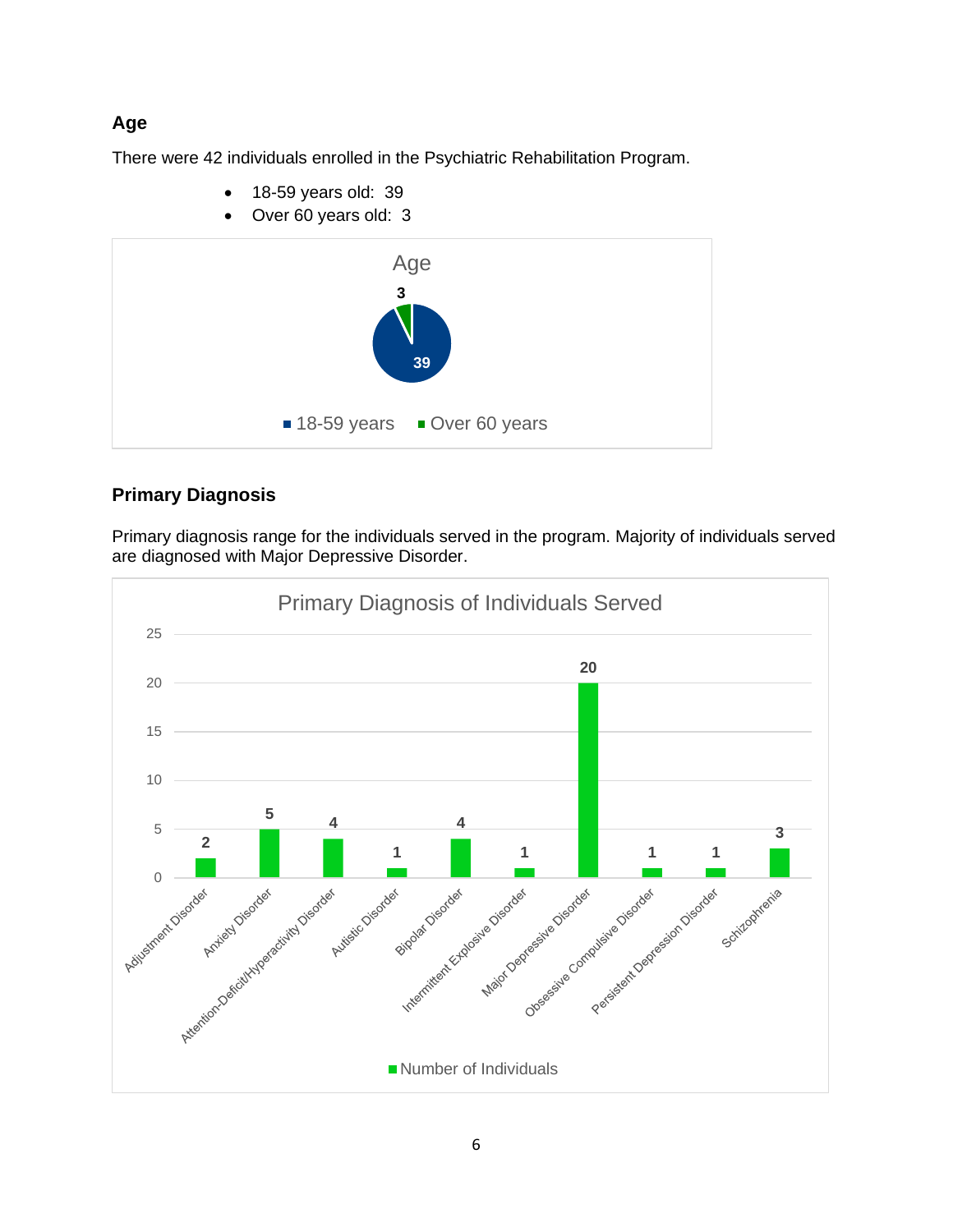# **Education**

Most of the individuals have a high school education. Five percent of the individuals have not completed high school or have a GED and eleven percent have completed some college training.



# **Religious Preference**

In terms of religion preferences, most individuals reported Protestant. Zero participants reported Muslim or Jewish religion preferences.

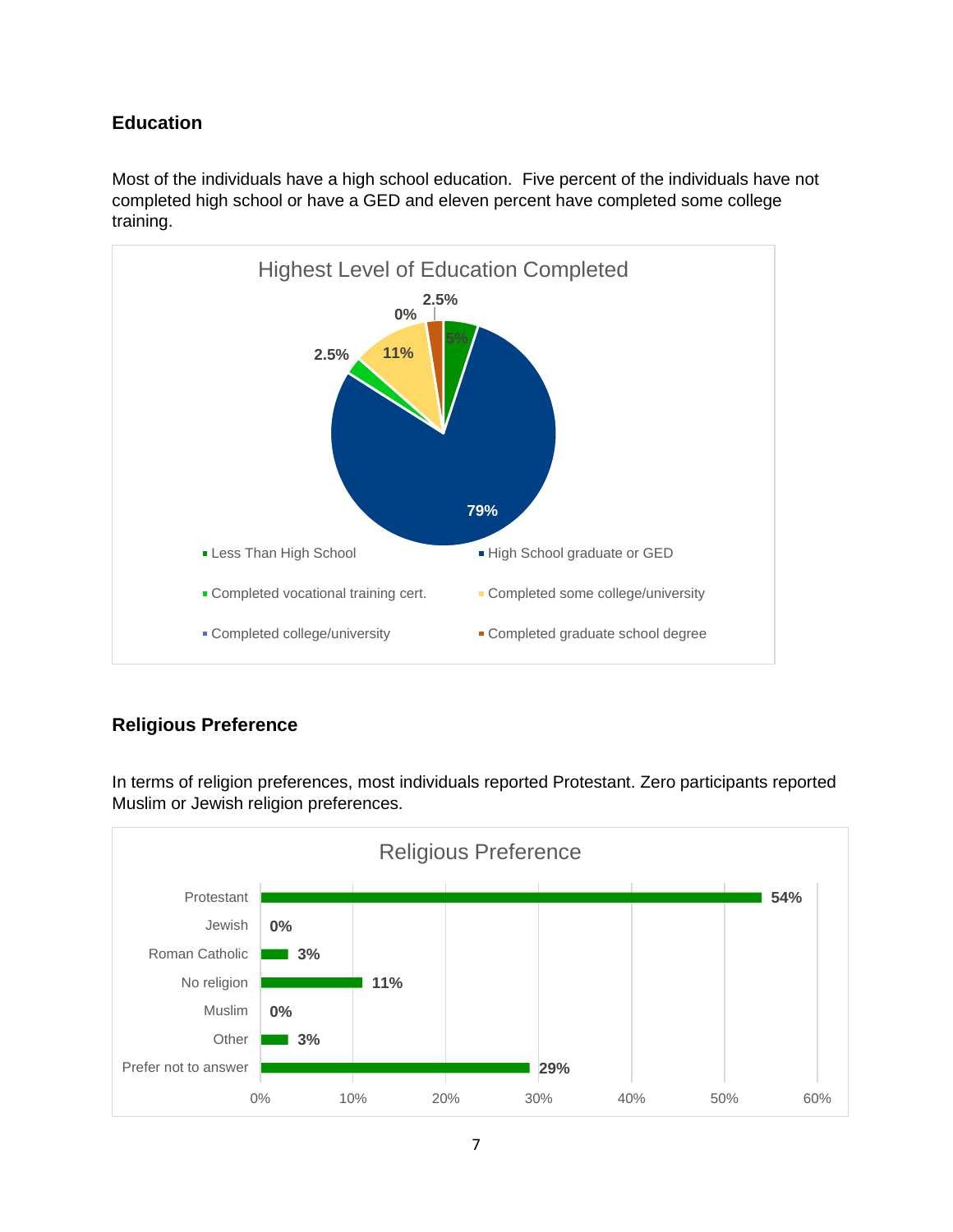# **Progress Measure Responses**

Progress Measures are completed on a quarterly basis. Data from Progress Measures are pulled from the most recent response completed for each individual.

## **Goals**

The most common reported goal area in the individual's rehabilitation plans are living and learning. Few individual's rehabilitation plans are social and emotional. Goal area options include living, learning, working, social, physical wellness, spiritual, emotional, financial, and substance use. Goal areas remain relatively consistent from the last review.



Majority of individuals current goal area in the recovery/service plan is education/learning. Some had a goal area of housing/living and few had a goal area of social.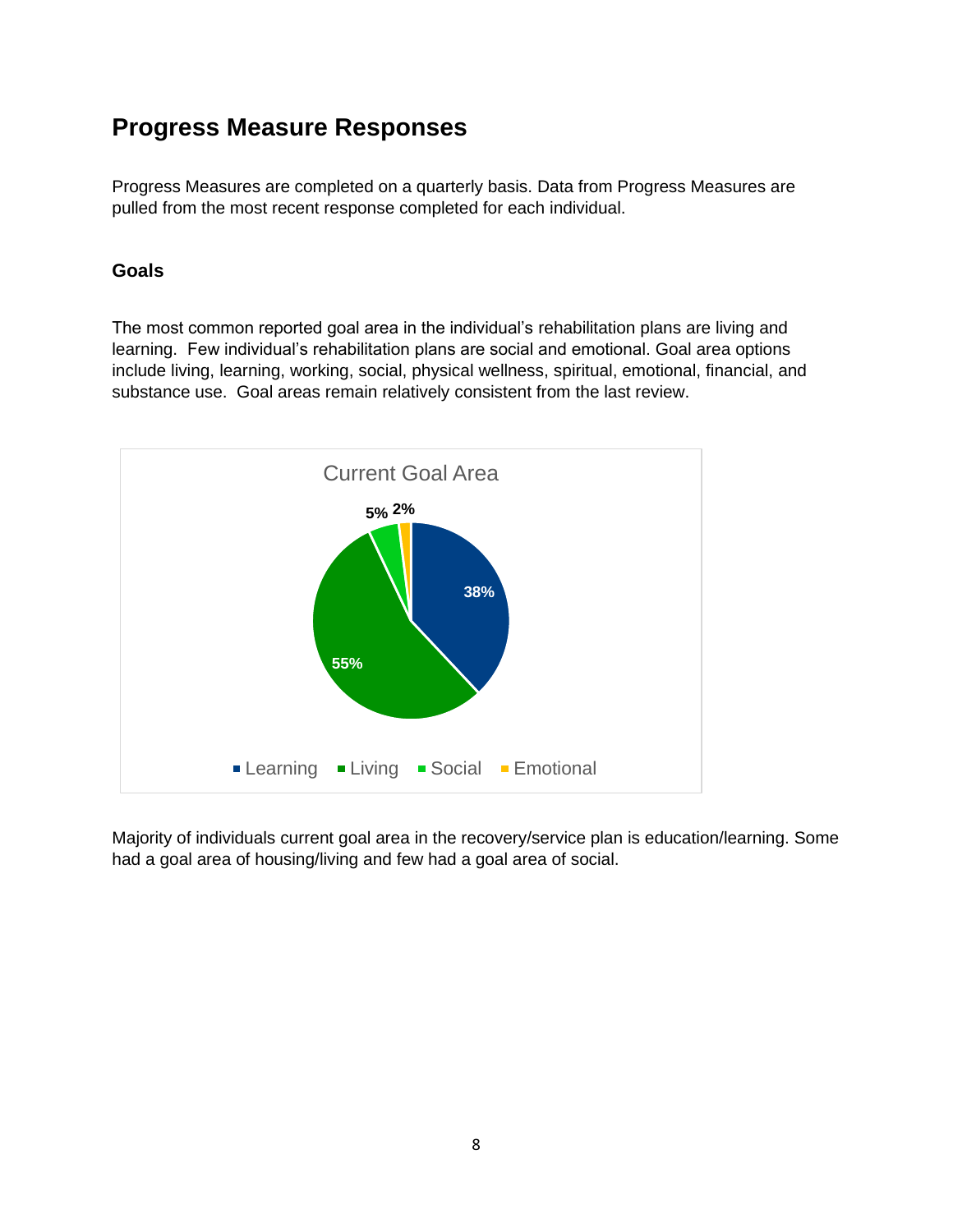# **Strengths**

When completing their reviews, individuals are asked to identify strengths. The following word cloud is a representation of the strengths identified.

fessional supports Irganizea skills Friends

# **Activities**

# **Living Status**

Most individuals are living independently. Since 2019, the percentage of individuals has risen from 57% to 79%. In addition, the percentage of individuals who live in a family setting has decreased since 2019 from 29% to 21%.

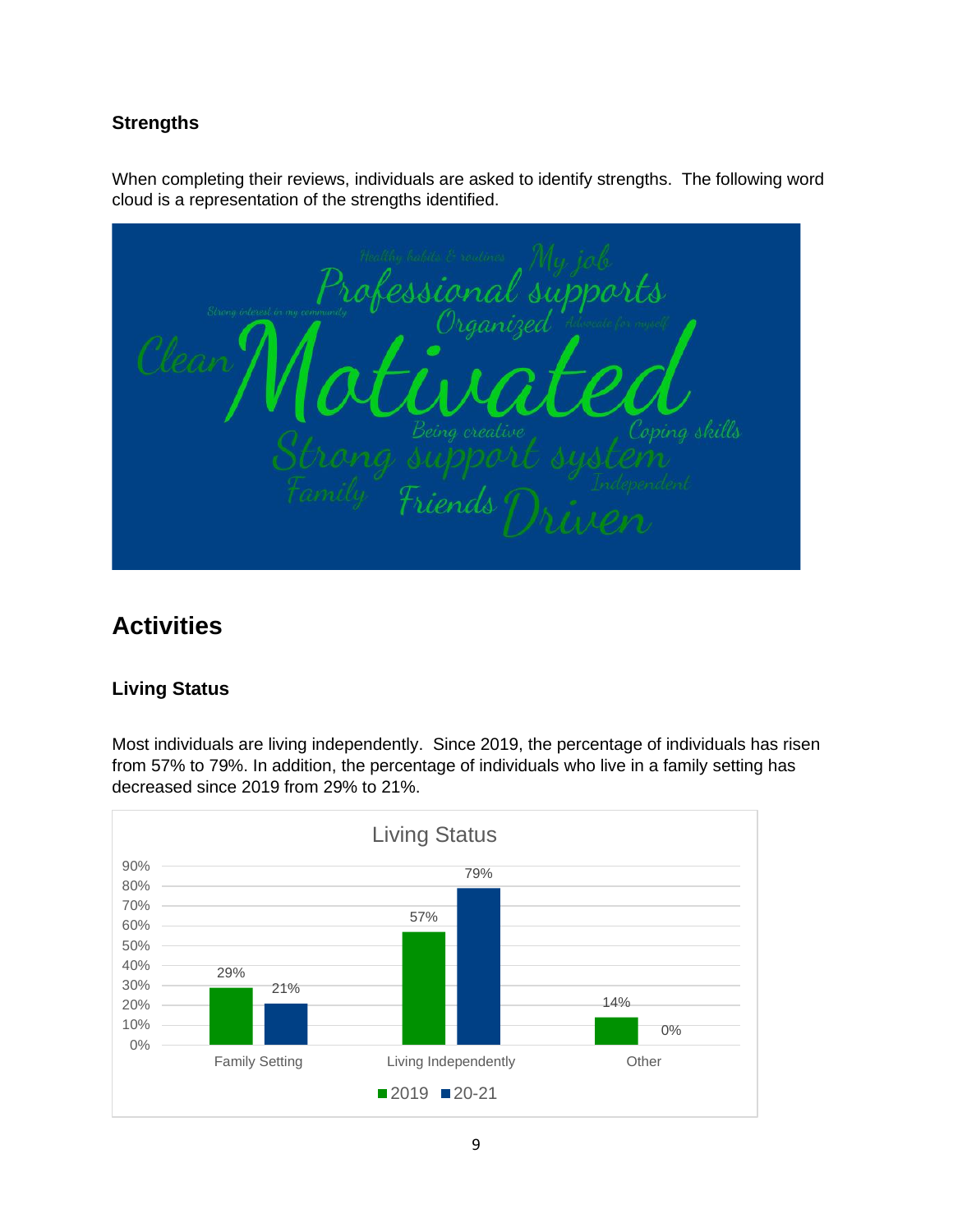# **Individual Lives With**



Most individuals in the program live by themselves.

# **Housing Stability**



Most individuals indicated they have lived in stable housing between 1 and 3 years.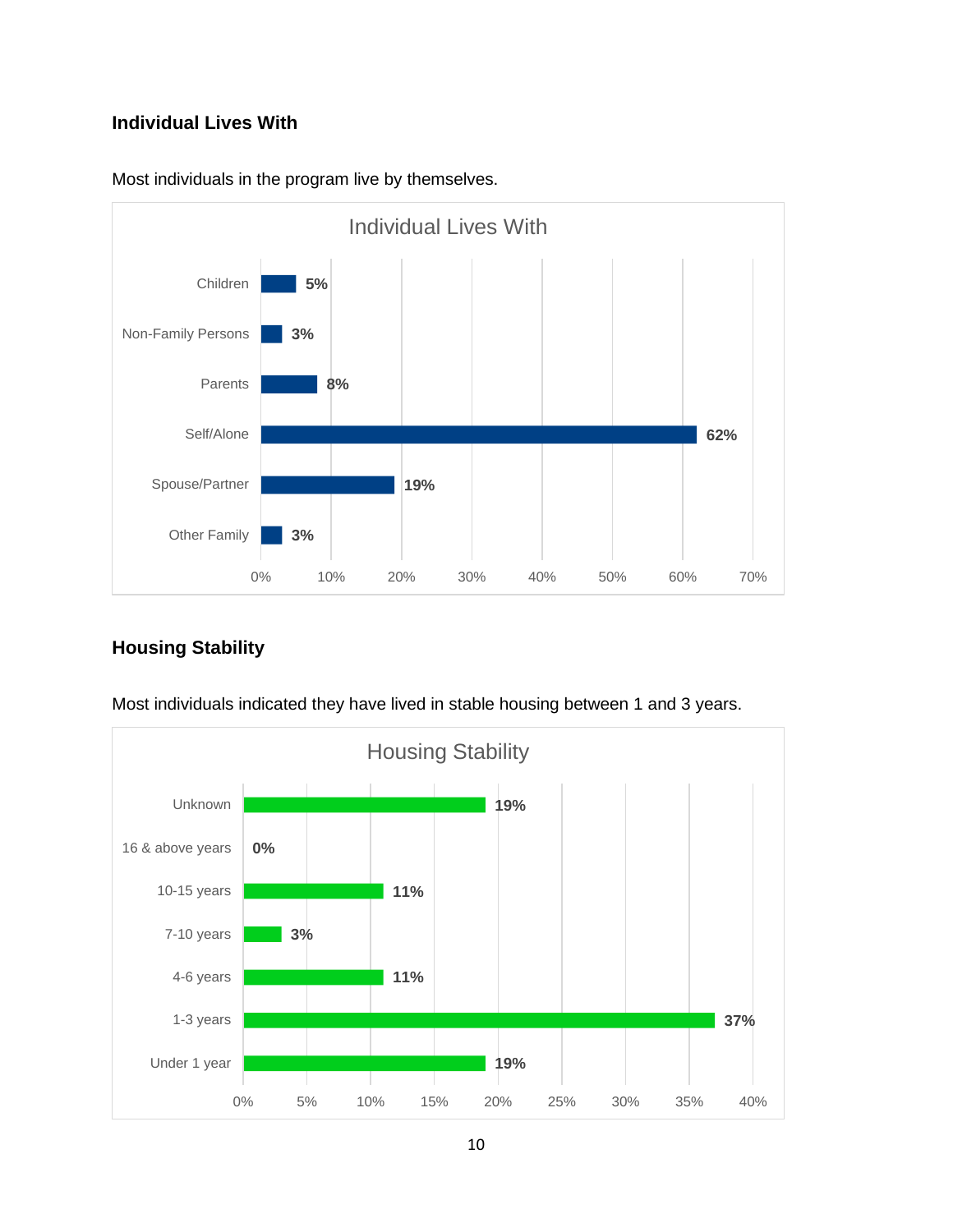## **Learning Status**

One hundred percent of the participants are not currently enrolled in school or training which remains the same from the last review.

#### **Work Status**



Many of the individuals within the program are not employed.

There was an increase in working status. In 2019, no individuals had employment and during fiscal year 2020-2021, 16% of the individuals received some sort of paid employment.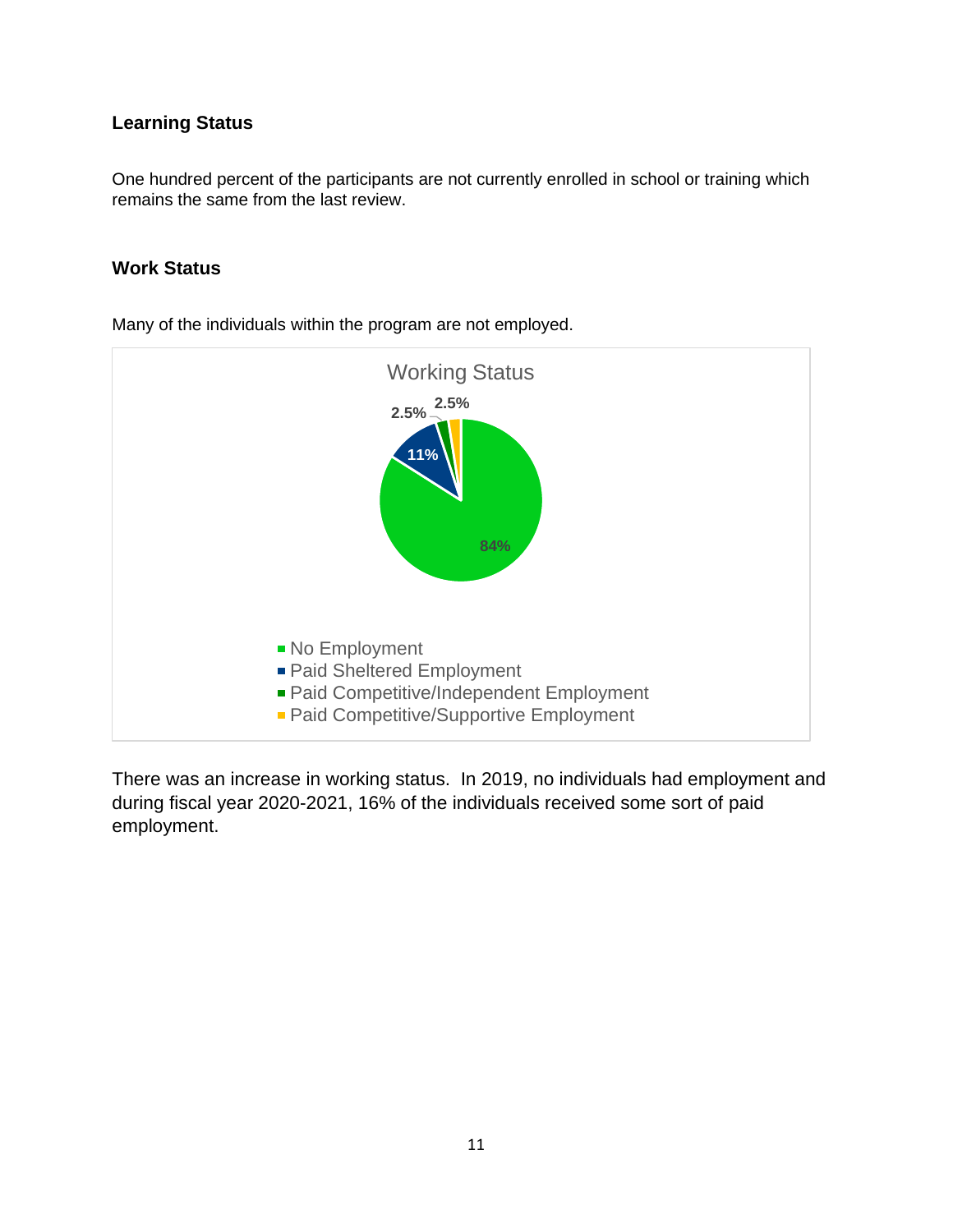## **Hours Worked Per Week**

For individuals who were employed, 100% worked below 35 hours per week. This percentage has remained the same from 2019.



## **Social**



Approximately, 20% of individuals are engaging in some sort of social activities which is a slight decrease of 4% from last review.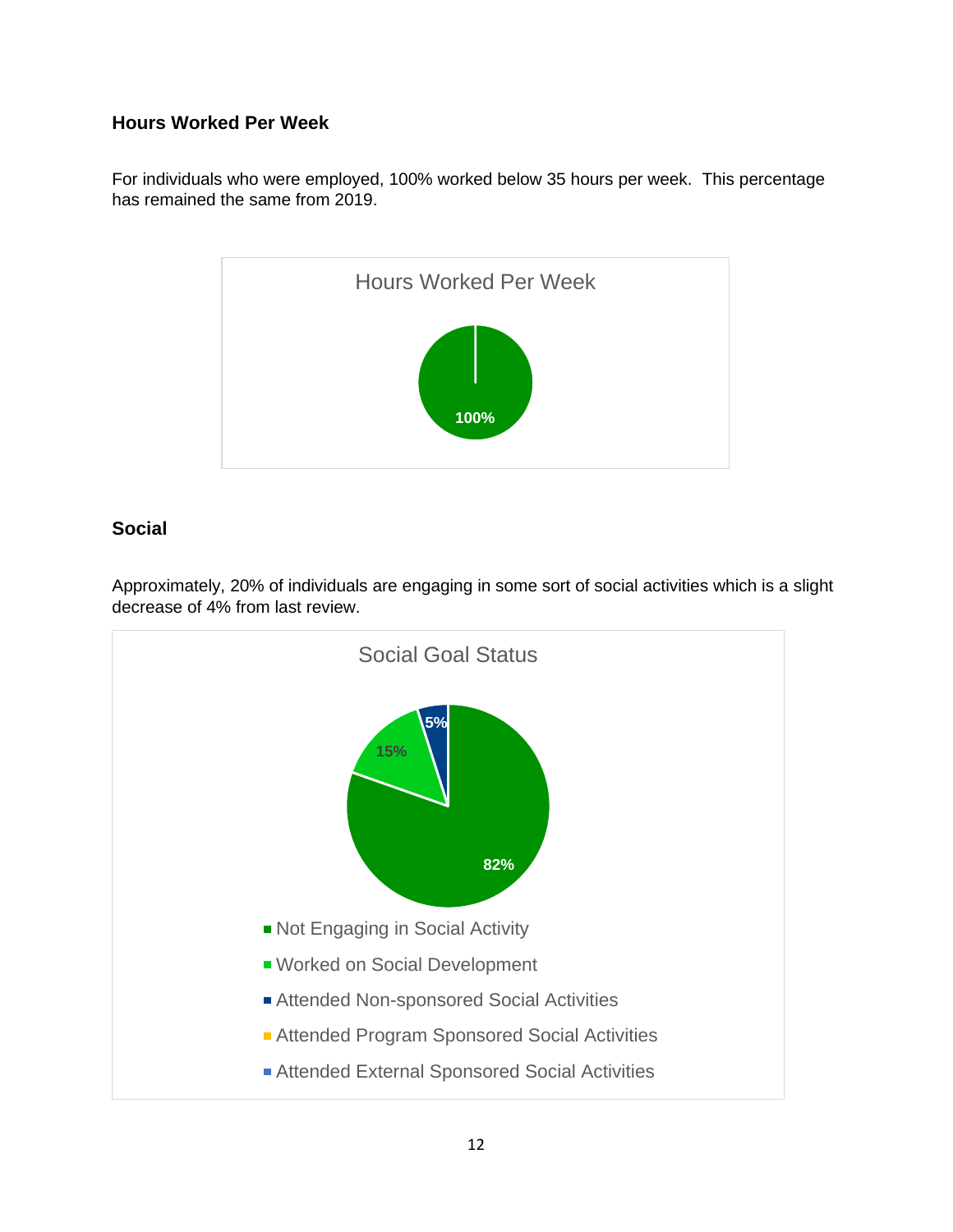# **Physical Wellness**

The Physical Wellness goal areas are as follows:

- No Physical Wellness Goals
- Self-Care/Personal Habits and Routines
- Diet and Nutrition
- Physical Activity
- Relaxation/Stress Management
- Sleep/Rest
- Medical Care/Screening
- Other

There was an increase of physical wellness goals identified by the individuals served. The percentage of no physical wellness goals decreased by 35% from the last review.

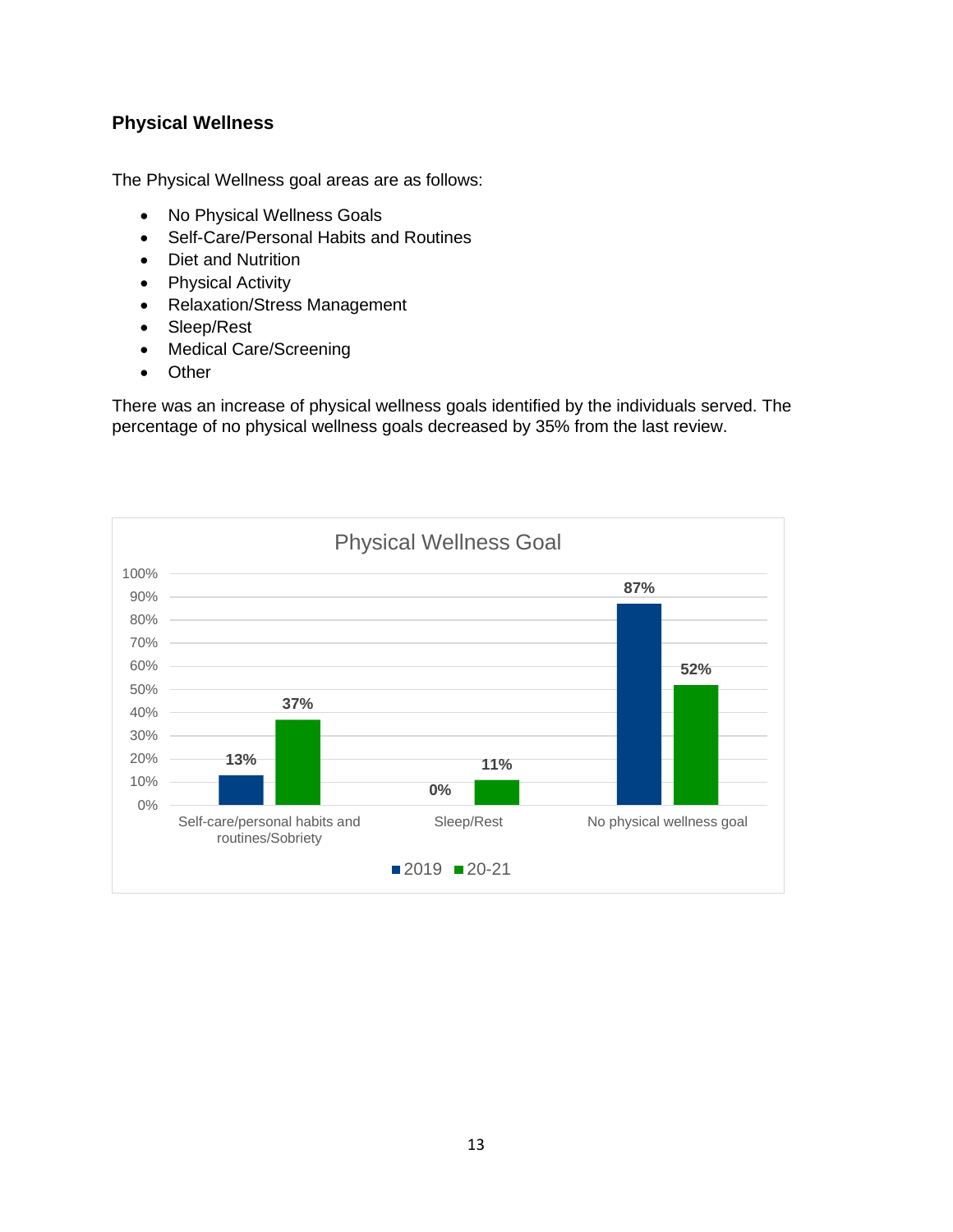# **Progress**

# **Progress in Program**

On a scale from 1 to 10 with 1 being *No Progress* and 10 being *A Lot of Progress*, individuals rate how much progress has been experienced while enrolled in the program. The average score was 5.65 with numbers ranging from 4 to 9. This is a slight decrease from the last review.



# **Hopefulness for Life**

On a scale from 1 to 10 with 1 being *No Hope* and 10 being *Filled with Hope*, individuals' rate how hopeful he/she feels about his/her life. The average score was 6.92 with numbers ranging from 5 to 10. This is a slight decrease from the last review.

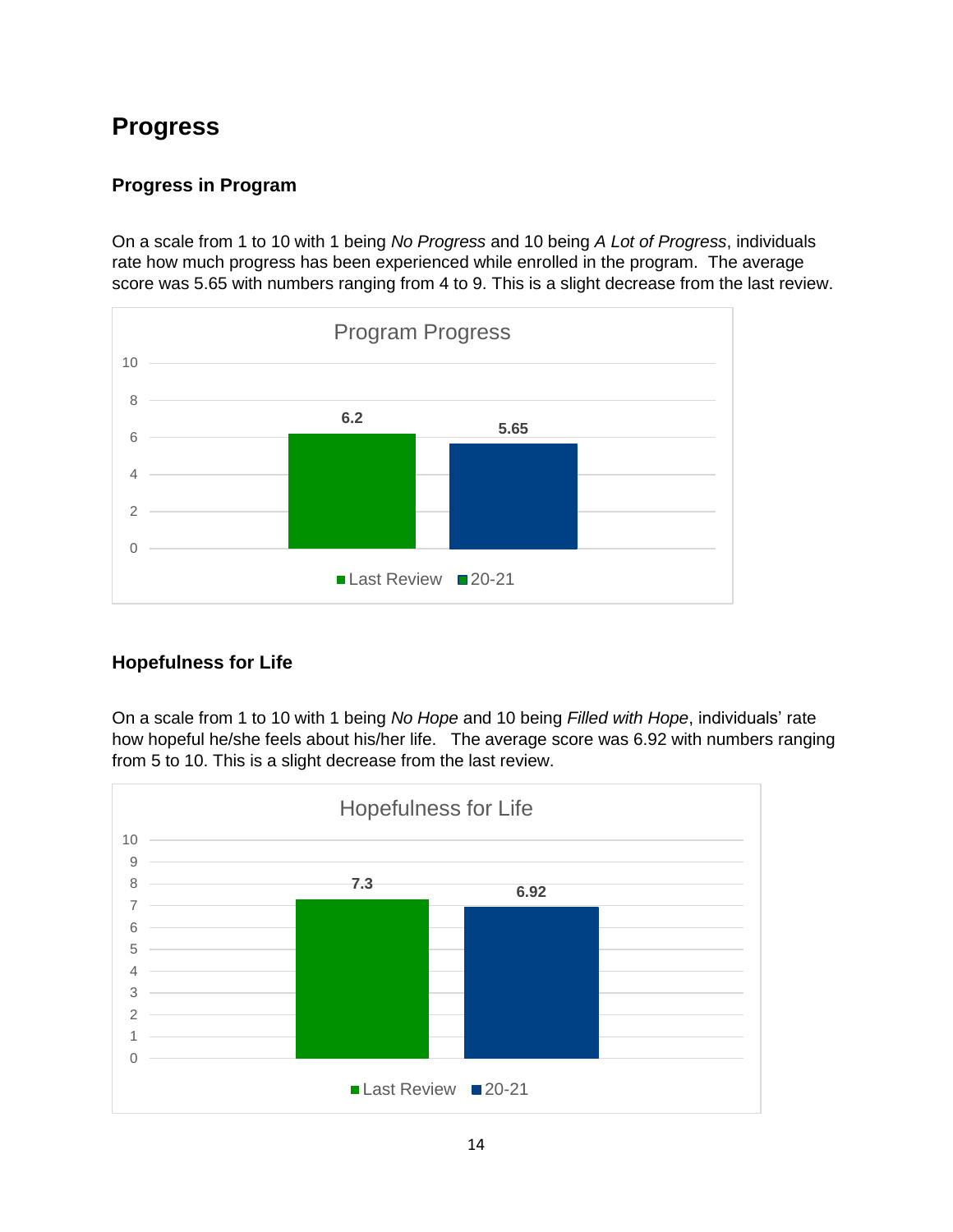# **Program Adherence**

To ensure that Psychiatric Rehabilitation Services are adhering to the Program Model, multiple strategies of auditing as well as intensive supervision and staff training are utilized.

#### **Audits**

The following auditing methods are completed in the Program:

- 1. Internal quarterly audits by Compliance Coordinator
- 2. Internal chart reviews by Program Director

Methodology for sampling:

A random sample of 24 charts out of 77 were selected by the Compliance Coordinator for the quarterly internal audits.

For the chart review, a random sample of charts were pulled to be audited. One third of the charts were randomly selected and audited per quarter.

Figures pulled from the most recent internal audit during the Fiscal Year 2020-2021 are listed below:

On April 29, 20201, 24 Psychiatric Rehabilitation charts were reviewed for 27 Quality Indicators.

# **Results for 24 Charts:**

| Category                         | <b>Score</b> | Goal |
|----------------------------------|--------------|------|
| Intake and Assessment            | 100%         | 80%  |
| <b>Treatment Planning</b>        | 93%          | 80%  |
| Care Coordination                | 100%         | 80%  |
| <b>Physical Health Indicator</b> | 98%          | 80%  |
| Discharge Planning               | 100%         | 80%  |
| <b>Smoking Cessation</b>         | 100%         | 80%  |
| Key Indicators                   | 90%          | 80%  |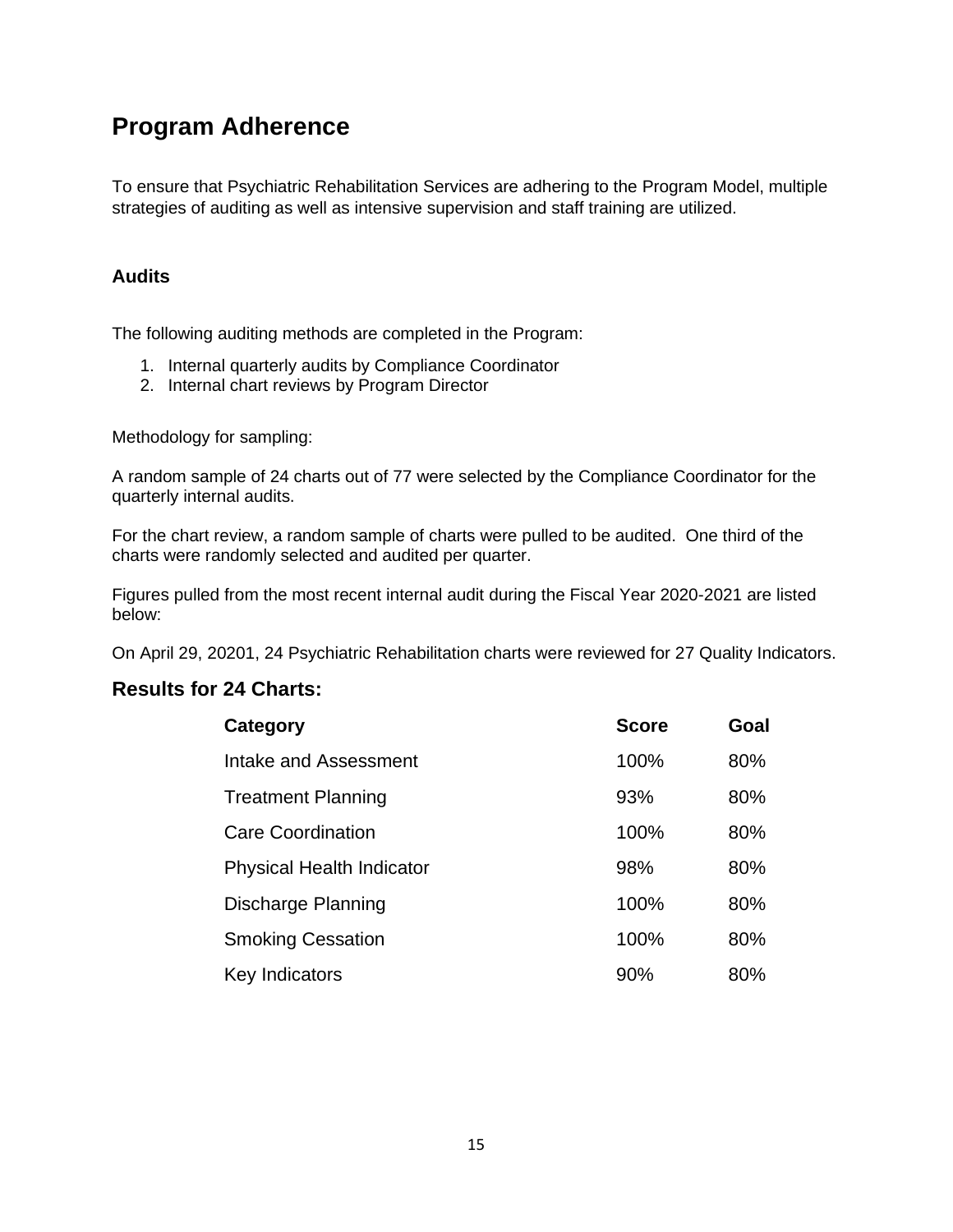#### **Staff Supervision**

Staff supervision is a significant focus area for the Psychiatric Rehabilitation Program. Individual and group supervision occurs on a weekly basis. Supervision was provided face to face and virtually during this period. During supervision, client cases are reviewed with the Program Supervisor and quality initiatives are practiced.

# **Staff Training**

To ensure the fidelity of the model, staff are required to complete agency and program specific trainings. All Psychiatric Rehabilitation staff have completed all agency required trainings and all staff have met the requirements of additional Psychiatric Rehabilitation trainings. Annual required agency trainings completed by all staff include:

- 1. Risk Assessment, Suicide Prevention, and Suicide Response
- 2. The Roles of Family and Peers
- 3. Cultural Competence
- 4. Trauma Informed Care
- 5. Fraud Waste and Abuse and Quality Assurance
- 6. Continuity of Care/Disaster Recovery and Vicarious Trauma



In addition to the required annual trainings, all staff within the program completed the Quality Improvement Training and Recognizing and Reporting Child Abuse: Mandated and Permissive Reporting in Pennsylvania Training during this review.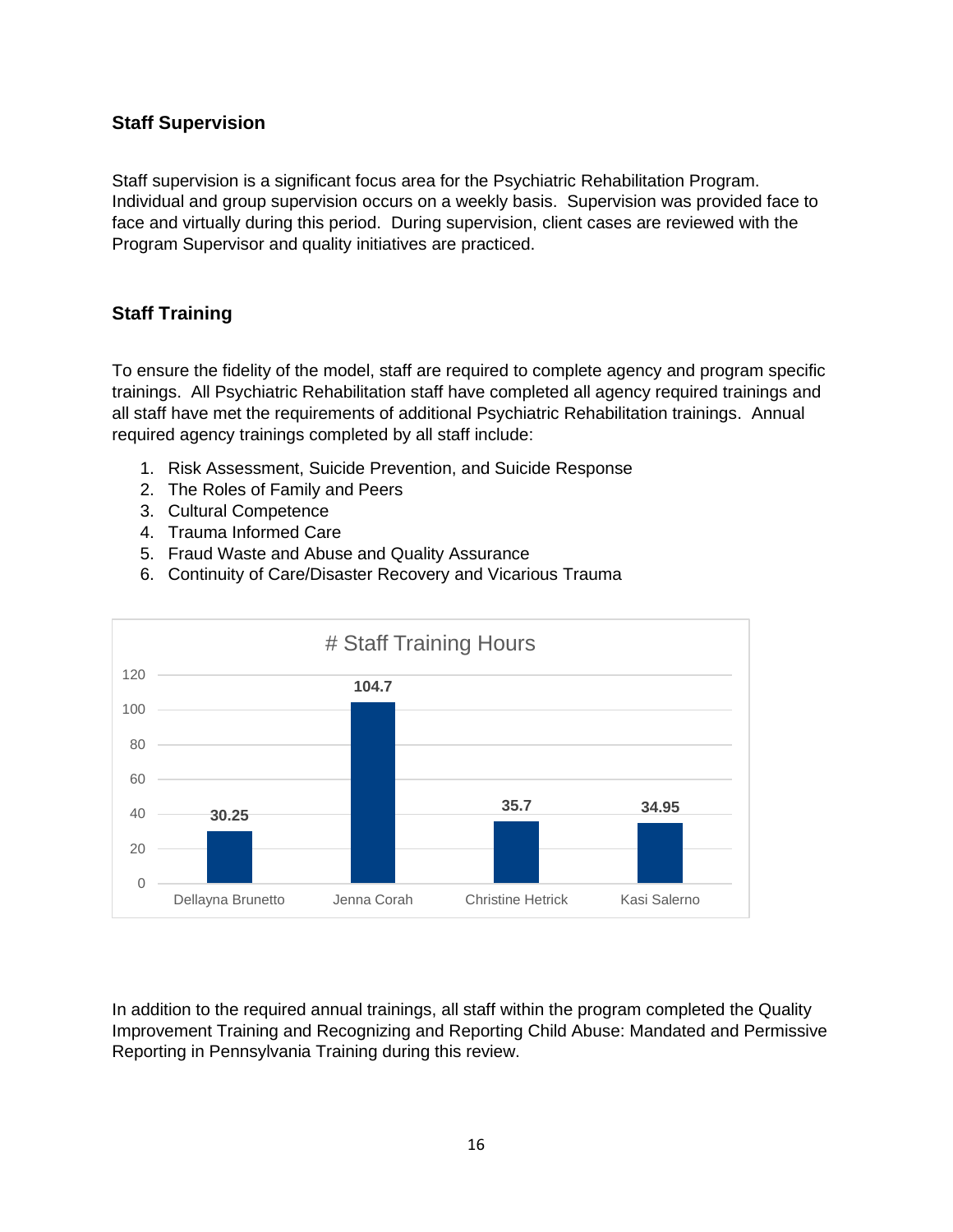# **Evidence Based Practices**

Three Evidenced Based Practices were utilized in the Psychiatric Rehabilitation Program. The Boston University was the most used Evidence Based Practice (EBP) utilized. Additionally, the Psychiatric Rehabilitation Program also uses the Illness Management and Recovery (IMR) and WRAP Evidence Based Practice tools.



# **Survey Results**

Surveys were completed with participants of the Psychiatric Rehabilitation Program in October 2021. Thirty-three surveys were completed. Participants were asked how satisfied they were in the categories below. The answers ranged on a scale from 1 to 4. One represents not satisfied and 4 represents very satisfied. The numbers have been averaged and results of the survey are as follows:

| <b>Survey Results</b>                                 |      |
|-------------------------------------------------------|------|
| 1. Timeliness of our response to your initial request | 3.85 |
| 2. The setting in which the services are provided.    |      |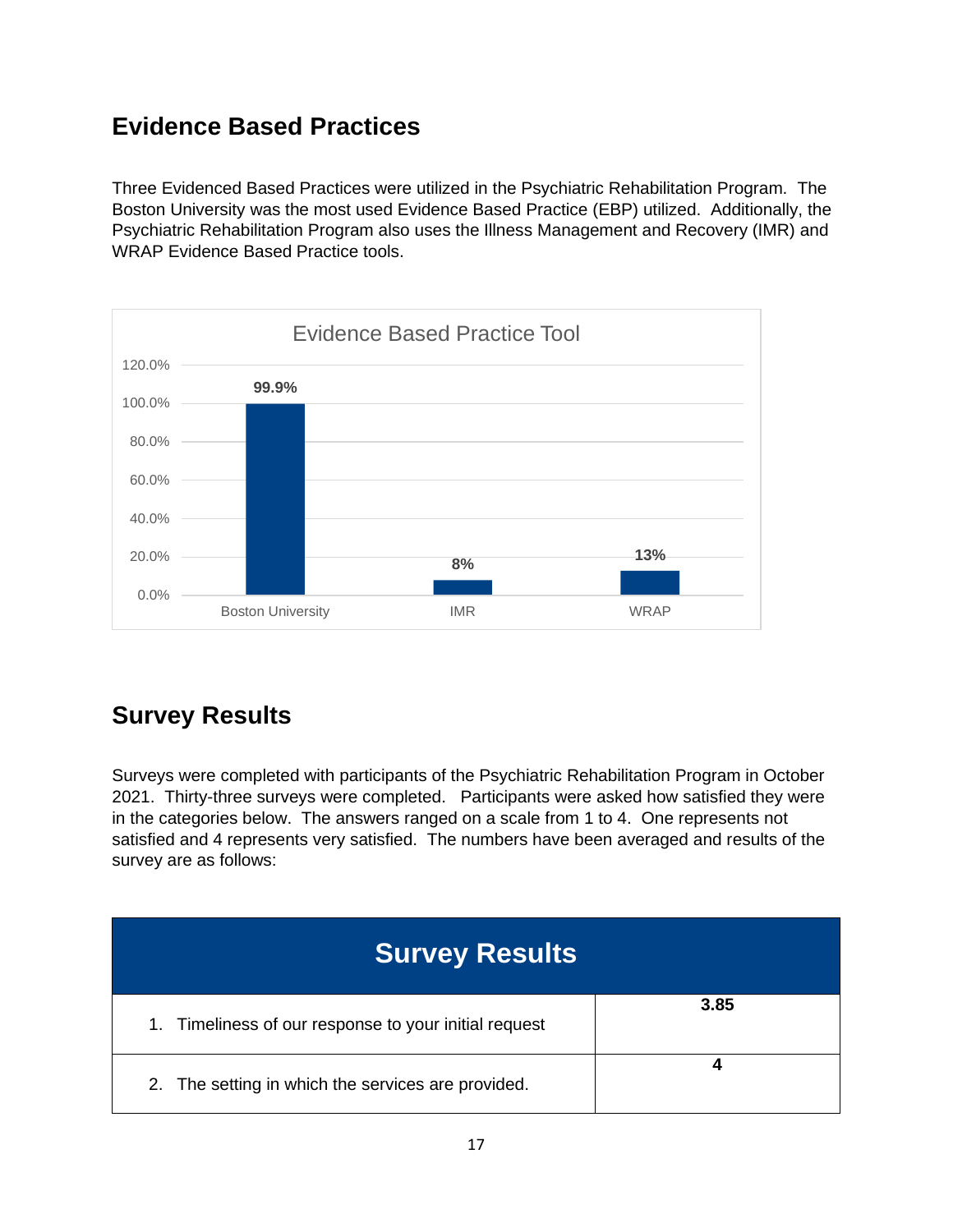| 3. The courtesy and respect shown by clerical staff.                                           | 3.79 |
|------------------------------------------------------------------------------------------------|------|
| The courtesy and respect shown by the treatment<br>4.<br>provider.                             | 4    |
| 5. The level of confidentiality                                                                | 4    |
| Your participation in the development of a treatment<br>6.<br>plan that met your needs         | 3.94 |
| 7. Your provider's ability to help you and your family.                                        | 3.97 |
| 8. Your ability to handle your situation as a result of<br>receiving services.                 | 3.8  |
| The frequency and convenience of contacts.<br>9.                                               | 3.97 |
| 10. Did services provided address your specific cultural<br>background in a respectful manner? | 3.97 |